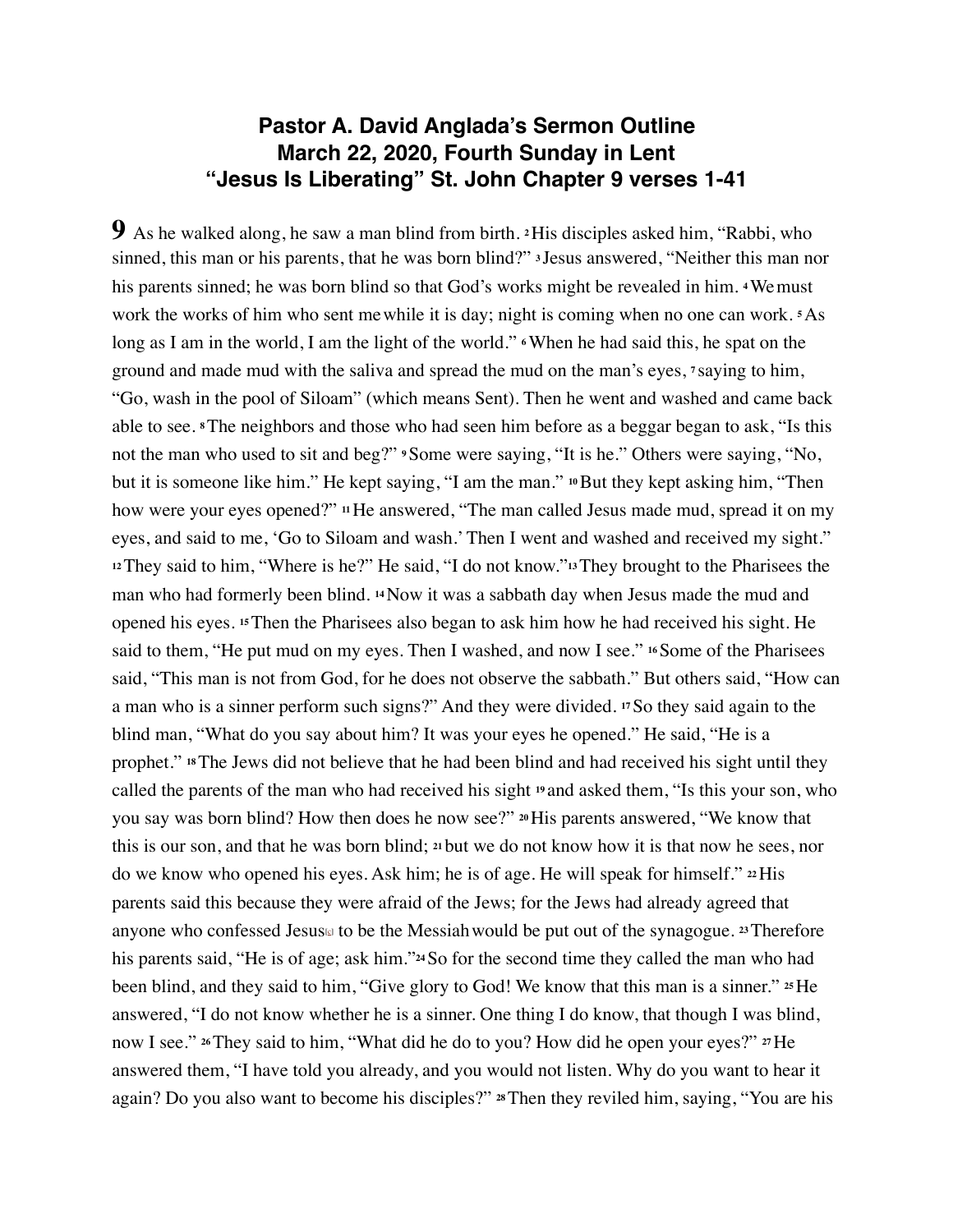disciple, but we are disciples of Moses. **29**We know that God has spoken to Moses, but as for this man, we do not know where he comes from." **30**The man answered, "Here is an astonishing thing! You do not know where he comes from, and yet he opened my eyes. **31**We know that God does not listen to sinners, but he does listen to one who worships him and obeys his will. **32**Never since the world began has it been heard that anyone opened the eyes of a person born blind. **<sup>33</sup>** If this man were not from God, he could do nothing." **34**They answered him, "You were born entirely in sins, and are you trying to teach us?" And they drove him out.**<sup>35</sup>** Jesus heard that they had driven him out, and when he found him, he said, "Do you believe in the Son of Man?" **36**He answered, "And who is he, sir? Tell me, so that I may believe in him." **<sup>37</sup>** Jesus said to him, "You have seen him, and the one speaking with you is he." **38**He said, "Lord, I believe." And he worshiped him. **<sup>39</sup>** Jesus said, "I came into this world for judgment so that those who do not see may see, and those who do see may become blind." **40**Some of the Pharisees near him heard this and said to him, "Surely we are not blind, are we?" **<sup>41</sup>** Jesus said to them, "If you were blind, you would not have sin. But now that you say, 'We see,' your sin remains (**New Revised Standard Version).**

Grace and Peace from our Blessed Lord Jesus, let us pray:

## *Open our mind's eye, Holy One. Prepare our hearts to receive your call in our lives, through the word we hear proclaimed this morning. Wake us to your truths. Use your word to set us along the right path this day. May the meditations of our hearts be pleasing and acceptable to you o God.*

Thank you for joining us this morning, the fourth Sunday in Lent. Today's Message theme is "Jesus is liberating."

Today's gospel reading the ninth chapter of John's starting in verse 1 and ending at verse 41. John, the Gospel writer, tells us that an unnamed man blind from birth encounters Jesus.

Unlike the other stories throughout the Gospel of John, does not begin with the blind man crying to Jesus for mercy, or with people bringing a blind man to Jesus. Nor is he led by his friends to Jesus.

## **Instead, this story begins with a question.**

Also, what I find so impressive in our Gospel narrative is that the blind man does not speak until he is healed, basically at the end of the story.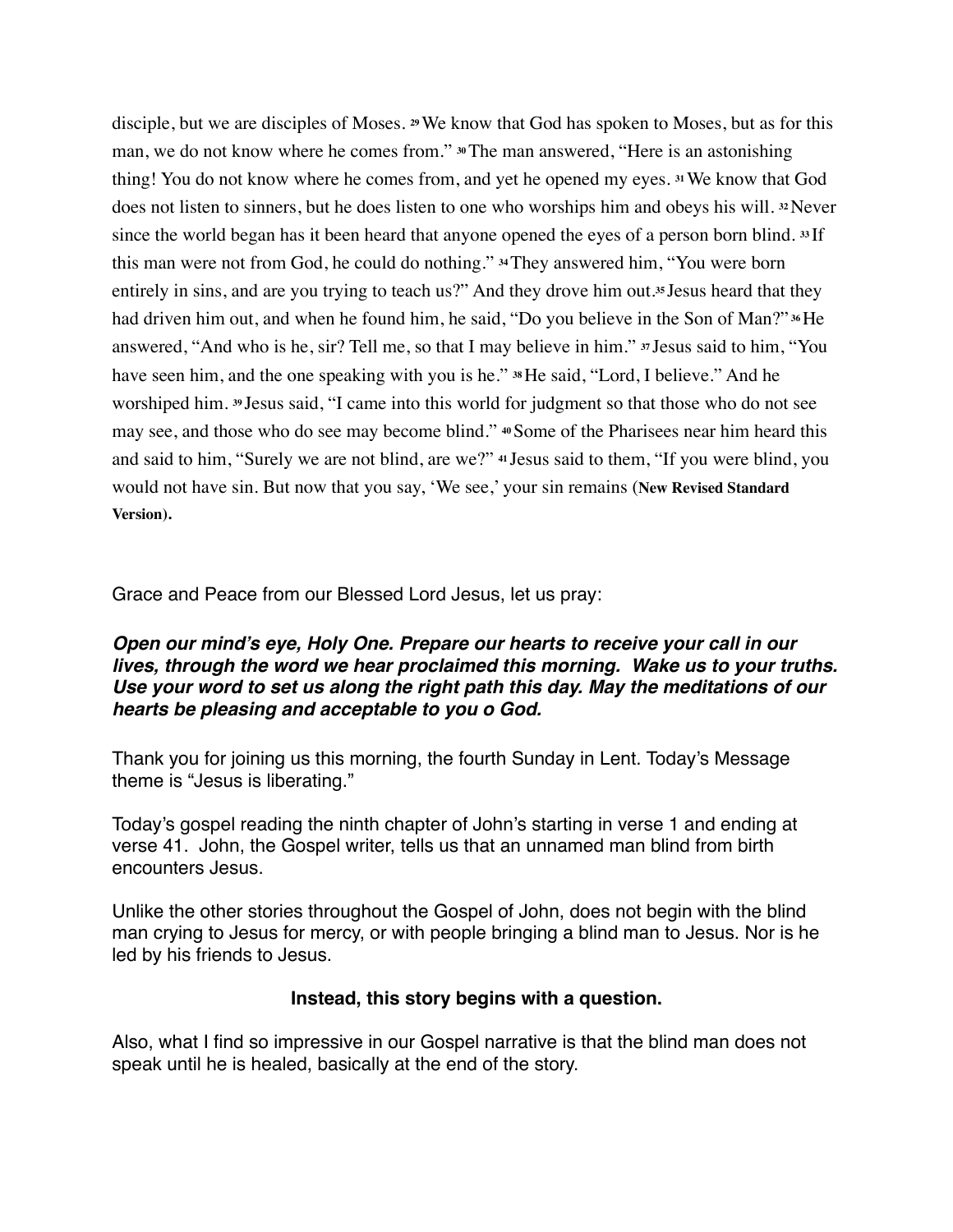When Jesus sees a man blind from birth, the disciples ask, Rabbi-teacher, who sinned, this man or his parents, that he was born blind.

The disciples' question is rooted in an ancient, cultural-religious understanding that the sins of parents are visited on their children.

Most likely the disciples were referring to the Hebrew scriptures which states that "I the Lord your God am a jealous God, punishing children for the iniquity of parents to the third and fourth generation of those who reject me."

Likewise, in the Hebrew scriptures, when Job had been afflicted with a skin illness, many of his friends sought out to know if he or his ancestors had sinned.

By the way, this was the predominant view of the time: poverty and disease were punishment for sin.

**Thanks be to God!** that our Lord frees to the people that surround him from such a concept that ties up their hands and prevents them from facing reality: neither this man nor his parents are responsible for this nameless man's blindness.

When people blame God and others, who are ill or poor means pushing them deeper into their plight. Moreover, it prevents them from taking appropriate ways to get out of those horrific situations.

## **Many still believe that their suffering is a divine punishment from God. My good friends, we live in a broken world, the world is not perfect, the world is not immune from disease or the Coronavirus!**

Yes, sin is a human reality that we live with, but we Christians believe in a God of Grace, a God eager to forgive us, as well as inviting us all to embrace eternal love and forgiveness.

Dear saints of God, **God is a God of love, not of punishment**, which may justify what God rejects: the inhuman conditions in which many people are living.

By liberating us from this narrow and self-serving religious interpretation, Jesus reveals to us the God of life, the God of liberation coupled with the God of love.

Back to our Gospel story, Jesus restores the sight of the blind man who used to sit to beg. To the liberation from a distorted religious, theological perspective, Jesus adds the elimination of blindness.

John gives us an interesting theological presentation in his gospel. The blind man is now healed; the religious leaders want to deny the blind man of his blessing by denying the event.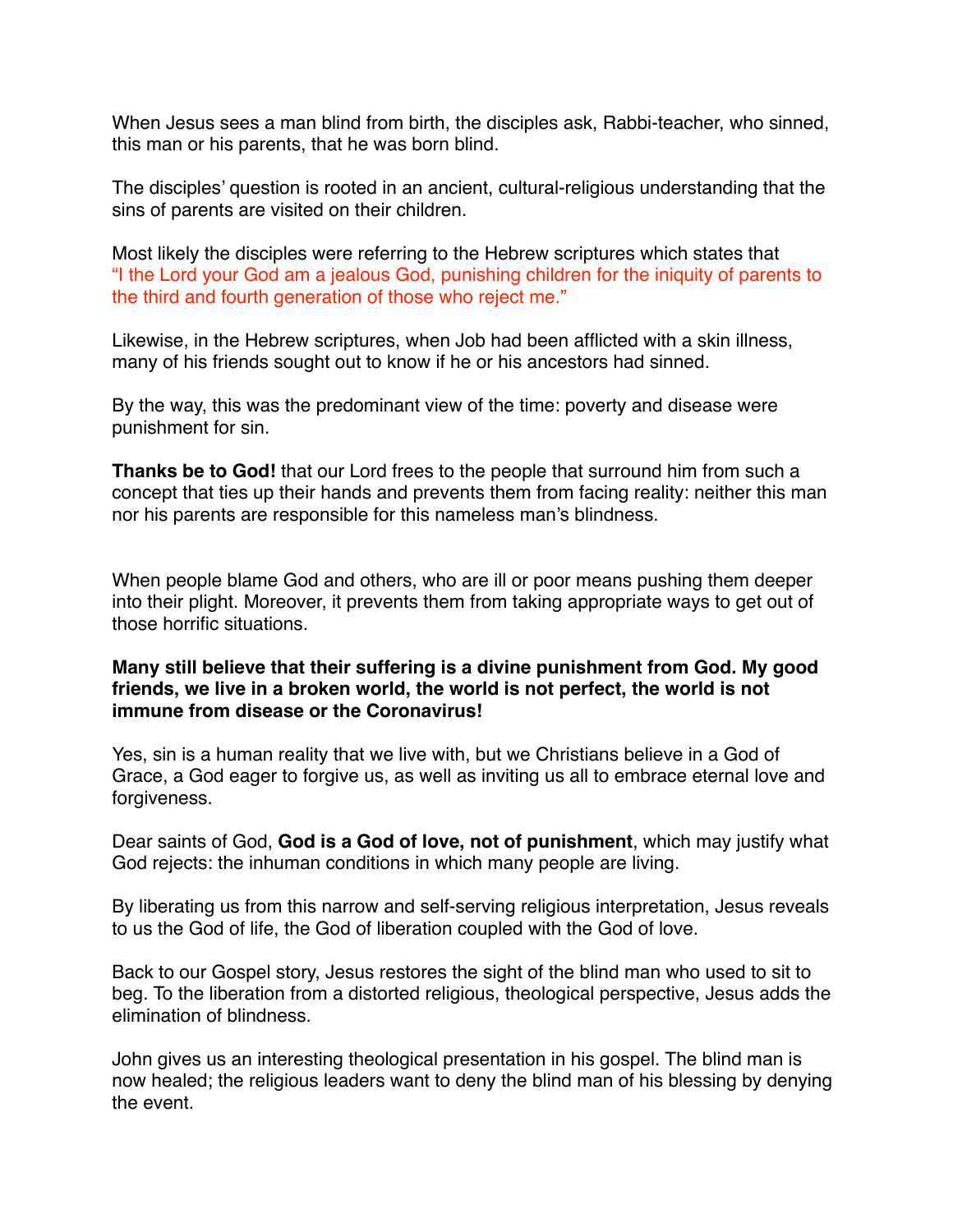Afterward, the religious leaders go after Jesus for healing the blind man on the sabbath. They accused Jesus of violating the Holy Scriptures.

They are accusing Jesus of not coming from God and being a sinner.

Formerly blind man gives his testimony, here is what he says "a man called Jesus spat on the ground and made mud with his saliva and spread the mud on my eyes and ask me to go, wash in the pool of Siloam," then I did as he had instructed me.

Afterward, I received my sights. For the first time I saw colors, I saw faces, and I was able to walk without my wooden cane (a White Cane)**.** 

I was in the dark, and now I can see myself.

#### **"This is what I know; I was blind, now I see."**

The religious elite confronts the formerly blind man, furthermore they keep questioning him.

The healed man tells them, seeing you are so preoccupied with what has happened, he then asked them, "do you also want to become his disciple?

At the end of our gospel story, the blind man sees and understands. Not only are his eyes open, but his heart opens to the truth about the one who gave him sight.

Ultimately, the man declares, "Lord, I believe," moreover he worships Jesus. Conversely, the Pharisees question, "Surely, we are not blind, are we?" They are spiritually blind; they cannot see Christ as the light of the world.

The blind man and those around him are liberated from a theological idea of a punishing God. But a God of love and kindness.

This past week I heard a fundamentalist preacher saying, "that God was punishing the world with the Coronavirus because of our sinfulness and evilness."

My dear sisters and brothers please, reject this bad theology, God loves us and wants to liberate us from sin; God wants us to embrace the light of Jesus in our heart.

Similar to this is another example, in 2010, when an earthquake devasted Haiti, several conservative evangelical preachers interpreted the earthquakes as a divine punishment for their practice of Voodoo, including other indigenous folkloric religion. Instead of seeing it as a natural disaster that affected thousands of people, especially the poor.

Dear people of God today, we are invited to embrace the liberating light of Christ in our lives. In the midst of our broken world, we are being asked to embrace the light of Christ